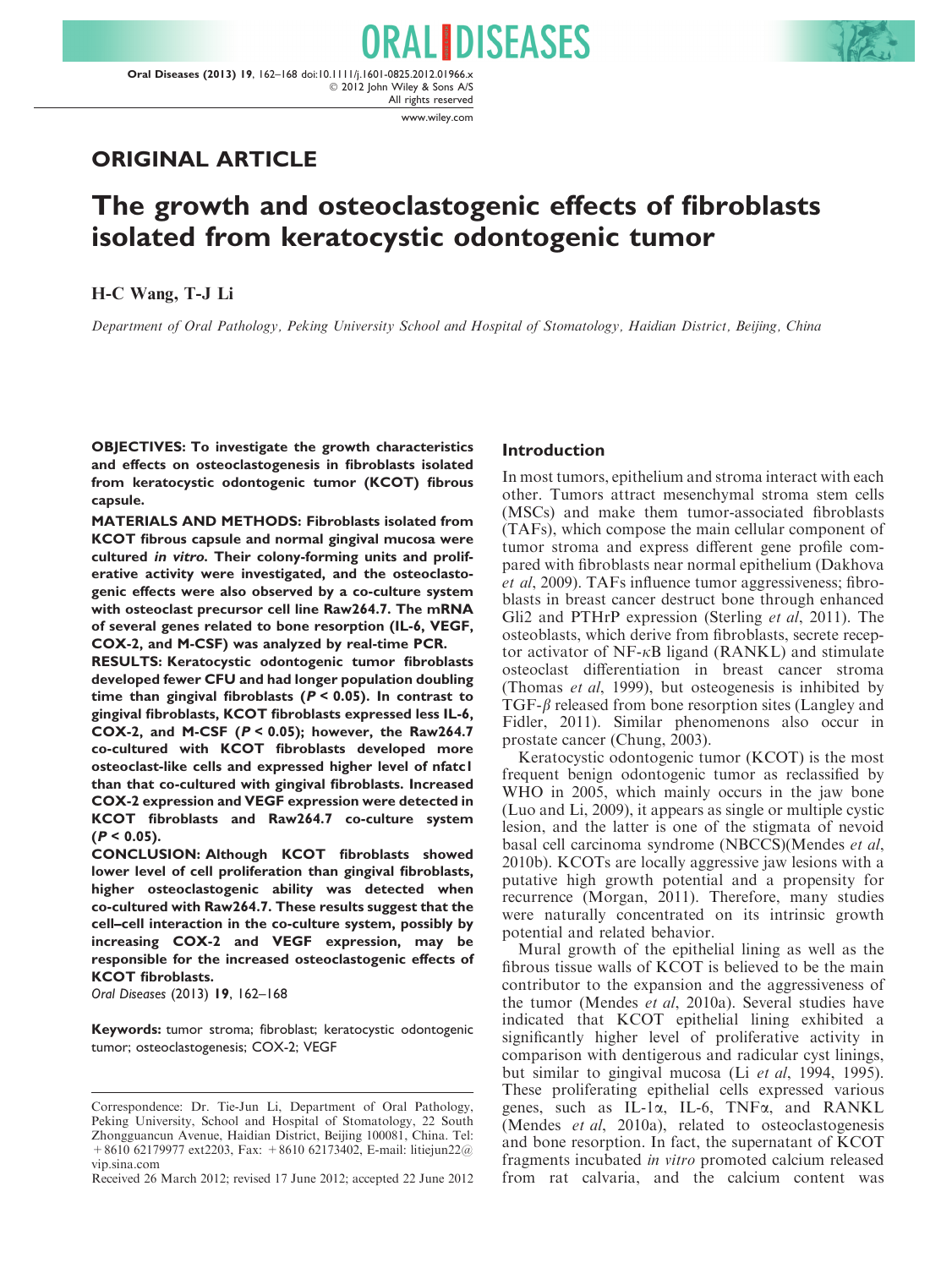correlated with IL-6 in the supernatant (Gao and Li, 2005). The stroma of KCOTs may be another contributor to the aggressiveness of the lesion. Vered et al demonstrated that unequal amount of myofibroblasts may be responsible for different bone resorption capacity between KCOT and ameloblastoma (Vered et al, 2005). Fibroblasts within the fibrous capsule or isolated from KCOTs produce various molecules related to osteoclastogenesis or bone resorption, including IL-6, VEGF,  $PGE_2$ , and its synthase COX-2 (Ogata et al, 2007; Mitrou et al, 2009; Senguven and Oygur, 2011). Therefore, further studies into the growth characteristics of the KCOT stromal cells may provide new insights in understanding the behavior of the lesion and the development of new therapeutic approaches.

We compared the growth characteristics of fibroblasts isolated from KCOT fibrous capsule and that from gingival mucosa. The osteoclastogenic effects of these fibroblasts were also observed by a co-culture system with a murine osteoclast precursor cell line Raw264.7.

### Materials and methods

#### Cell culture

Fresh tissue specimens of KCOT and gingival mucosa were obtained from patients admitted to the Peking University Hospital of Stomatology under institutionally approved protocols after informed consent was obtained. As described previously (Kubota et al, 2000), fibroblasts were isolated from KCOT surgical specimens, as well as from the excess normal gingival mucosa collected during surgical extractions of the third molars.

Fibroblasts were routinely cultured in Delbucco's modified Eagle's medium (DMEM/F12) (GIBCO, Grand Island, NY, USA) containing 1% antibiotics (100 U ml<sup>-1</sup> penicillin, 100 g ml<sup>-1</sup> streptomycin), 2 mM L-glutamine, and 10% fetal bovine serum (FBS). The murine osteoclast precursor cell line Raw264.7 was routinely cultured in Dulbecco'smodified Eagle's medium (DMEM) (GIBCO) containing 1% antibiotics  $(100 \text{ U m}^{-1} \text{ penicillin}, 100 \text{ g m}^{-1} \text{ streptomycin}), 2 \text{ mM}^{-1}$ L-glutamine, and 10% fetal bovine serum (FBS). All the cells were routinely cultured under 95% humidity and 5%  $CO<sub>2</sub>$  atmosphere.

#### Colony-forming unit assay

The fibroblasts were seeded onto 90-mm dishes at the density of 1000 per dish cultured with DMEM/F12 for 14 days. After stained with methylene blue, cell aggregates containing more than 50 cells were counted as colony-forming unit (CFU).

#### Population doubling time assay

The fibroblasts were seeded into 96-well plates at the density of 3000 per well cultured with DMEM/F12 mentioned above. After 24 h, the cell number was counted in six wells every 2 days with Cell Counting kit-8 (Dojindo, Kumamoto, Japan) according to the manufacturer's protocol. Briefly, 10  $\mu$ l of the kit reagent was added to the cells and incubated for 2.5 h. Cell number was assessed using the ELISA plate reader at 450 nm. Population doubling time (PDT) was calculated with the formula:  $PDT = (t-t0)^*lg2/lg(N/NO)$  (N0 and N represent the cell numbers at time  $t0$  and  $t$ , respectively).

#### Co-culture fibroblasts with Raw264.7

According to methods described previously (Hashizume et al, 2008), fibroblasts were plated in 24-well plates. Raw264.7 cells were inoculated at the density of  $1 \times 10^4$  per well onto fibroblasts layer when the latter grown to 60% confluency. The co-culture systems were routinely cultured in  $\alpha$ -MEM supplemented with  $1\%$ antibiotics  $(100 \text{ U m}^{-1})$  penicillin,  $100 \text{ g m}^{-1}$  streptomycin), 2 mM L-glutamine, and 10% fetal bovine serum (FBS).

The medium was replaced every 2 days for 10 days, the cells were stained for tartrate-resistant acid phosphatase (TRAP) (TRAP kit, Sigma, St. Louis, MO, USA) according to protocol, the TRAP-positive cells containing no <3 nuclei were counting as osteoclast-like cells, as TRAP-positive multinucleated (TRAP<sup>-</sup> MNCs). The mRNA of the co-culture system was collected with TRIZOL (Invitrogen) at the 3nd or 5th day, to investigate osteoclastogenic marker nfatc1 and other genes related to osteoclastogenesis.

#### RNA extraction, reverse transcription, and PCR

Total RNA was isolated from fibroblasts and co-culture system using TRIZOL Reagent (Invitrogen).  $2 \mu$ g total RNA was reverse-transcribed into cDNA using the Superscript first-strand synthesis system (Invitrogen) according to protocol. Reactions were conducted in a  $20$ - $\mu$ l reaction mixture with ABI 7500 real-time PCR system (ABI), incubated for 10 min at  $95^{\circ}$ C, followed by 40 cycles of a two-step amplification procedure, composed of annealing/extension at  $60^{\circ}$ C for 1 min and denaturation for 15 s at  $95^{\circ}$ C. The expression of genes related to osteoclastogenesis was normalized to human  $\beta$ -actin expression, and osteoclastogenic marker nfatcl was normalized to mus musculus actin beta (Actb), as described previously (Kang et al, 2011). The expression of the different genes is expressed as  $2^{-(\Delta Ct)}$ , and the used primers are listed in Table 1.

#### Table 1 Primer sequences

| Genes                | Forward primers $(5'$ -3') | Reverse primers $(5'$ -3') | Gene ID        |
|----------------------|----------------------------|----------------------------|----------------|
| Human $\beta$ -actin | catgtacggttgctatccaggc     | ctccttaatgtcacgcacgat      | NM 001101.3    |
| IL-6                 | aacctgaaccttccaaagatgg     | tetggettgtteeteactact      | NM 000600.3    |
| <b>VEGF</b>          | ttatgcggatcaaacctcacc      | gaagctcatctctcctatgtgc     | NM 001171630.1 |
| $COX-2$              | ccagtataagtgcgattgtaccc    | tcaaaaattccggtgttgagca     | NM 000963.2    |
| M-CSF                | agacctcgtgccaaattacatt     | aggtgtctcatagaaagttcgga    | NM 172210.2    |
| Actb                 | tetggcaccacacetteta        | aggcatacagggacagcac        | NM 007393.3    |
| nfatcl               | cagtgtgaccgaagatacctgg     | tegagaettgatagggaecee      | NM 016791.4    |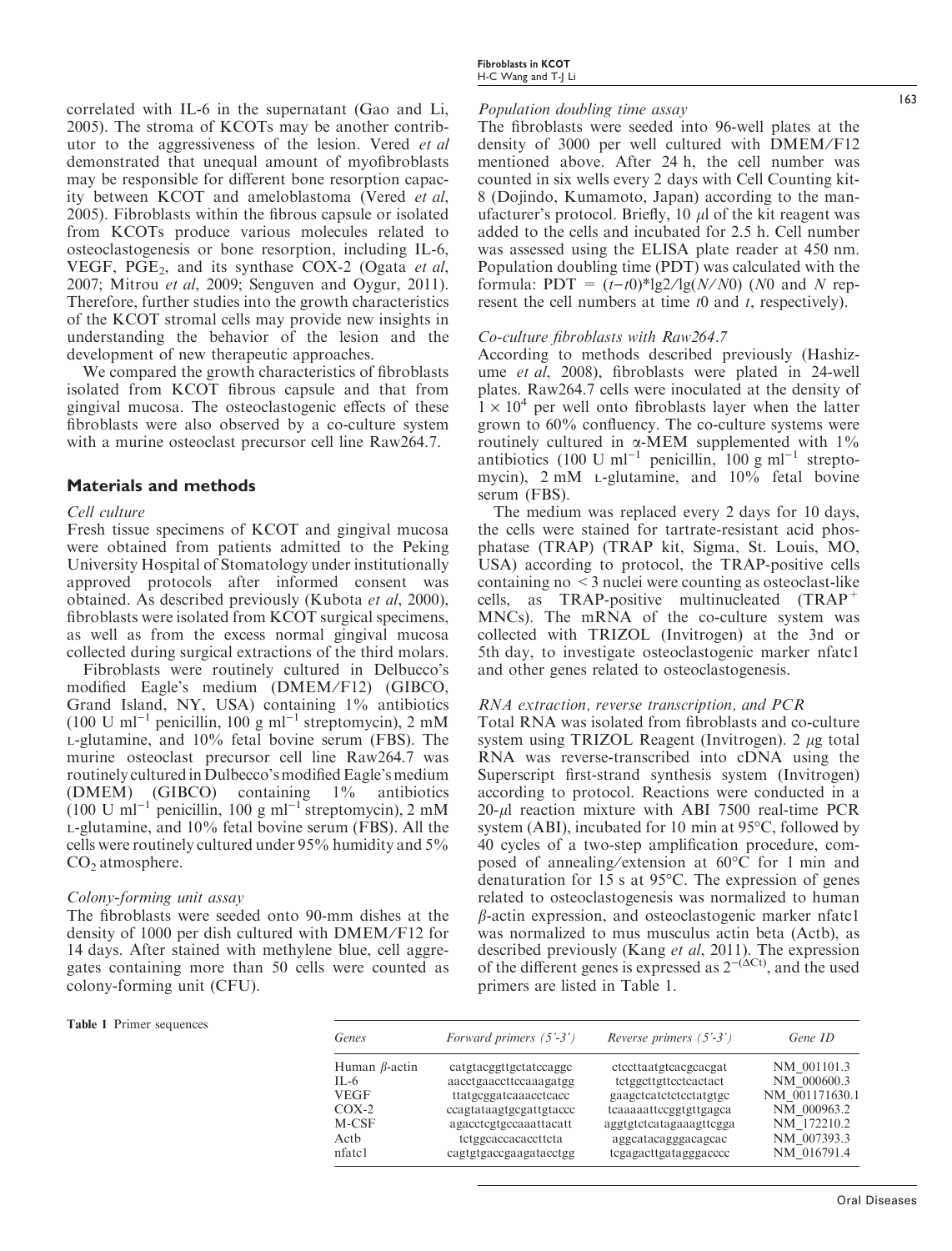## **Statistics**

The counting of CFUs and  $TRAP^+$  MNCs was performed, respectively, in two independent sets containing three samples, altogether six samples in each experiment. The experiment of cell PDT was performed in two independent sets containing seven samples, altogether 14 samples. The comparison of genes expression between fibroblasts was made in two independent sets containing nine samples; altogether, 18 samples were performed. The comparison of gene expression between co-culture systems was made in two independent sets containing three samples, altogether six samples; each sample was done at least three technical repeats in the two experiments.

The data of gene expression were compared by means of Mann–Whitney U-test using SPSS 18.0 (IBM, Armonk, NY, USA); the data of  $TRAP^+$  MNCs, CFUs, and PDT were compared by means of Student's t-test using EXCEL. Data are displayed as mean  $\pm$  s.d. The statistical significance risk rate was set at  $P \leq 0.05$ .

# Results

# Fibroblasts isolated from KCOT and gingival mucosa

After passage 1, cells were tightly adhered, displayed wellspread, spindle-shaped, and elongated fibroblast-like appearance as described in previous reports (Motaln et al, 2010). Non-adherent cells or polygonal epitheliumlike cells were not visible in cultures. These fibroblast-like cells became 70–80% confluence between 10 and 15 days, and no obvious morphological differences between the two types of fibroblasts were observed (Figure 1a).

### Colony formation and cell proliferation

By classical CFU assay, we confirmed that the fibroblasts derived from KCOT and gingival mucosa were clonogenic, and these fibroblasts began to establish multiple but small colonies around the day 7 of culture (Figure 1b). The cell population in primary culture was homogenous and proliferated with attached well-spread morphology at each passage. At the 14th day, we counted the number of CFUs developed from the two types of fibroblasts with methylene blue staining (Figure 1c), and CFUs developed from KCOT fibroblasts were significantly fewer than that from gingival fibroblasts (CFUs,  $34 \pm 10.54/1000$  cells vs 114.33  $\pm$  21.94/1000 cells, respectively) ( $P = 0.005$ , Figure 2a).

We further compared the PDT of the two types of fibroblasts. Firstly, we depicted the cell proliferating curves according to cell counting by CCK-8 at the interval of 1 day and then selected index growth periods according to curve fitting using SPSS 18.0 (Figure 2b). The PDT of KCOT fibroblasts was  $3.82 \pm 0.88$  days on average, significantly longer than that of gingival fibroblasts, which was  $2.54 \pm 0.85$  days on average. There was statistically significant difference of PDT between the two types of fibroblasts ( $P = 0.017$ , Figure 2c).

# Co-culture of fibroblasts with Raw264.7-induced osteoclastogenic differentiation

The murine osteoclast precursor cell line Raw264.7 was co-cultured with fibroblasts isolated from either KCOT



assays. All the cells isolated from keratocystic odontogenic tumor fibrous capsule and gingival mucosa showed fibroblastic morphology and adherence to plastic culture dishes (with original magnification  $\times$ 100, scale bar: 100  $\mu$ m) (a). The cell aggregates containing more than 50 cells were counted as colony-forming unit (CFU) (with original magnification  $\times$ 40, scale bar: 500  $\mu$ m) (b). The cell colonies were stained with 1% methylene blue at day 14 of culture (c)

fibrous capsule or gingival mucosa for 10 days. In the co-culture system, only the TRAP-positive cells containing no <3 nuclei were counted as osteoclast-like  $TRAP^+$  MNCs.  $TRAP^+$  MNCs appeared in both the KCOT and gingival co-culture systems, without obvious morphological differences (Figure 3a). But the KCOT co-culture systems developed  $40.33 \pm 10.21$  TRAP<sup>+</sup> MNCs⁄ plate, significantly more than that developed in gingival co-culture system  $(20.67 \pm 7.37 \text{ TRAP}^+)$ MNCs/plate,  $P = 0.05$ , Figure 3b).

The expression of osteoclast differentiation marker nfatc1 was investigated at the 3rd day of co-culturing in the two co-culture systems. In the KCOT co-culture system, the relative expression of nfatc1 was significantly higher than that in gingival co-culture system (0.01309  $\pm$ 0.00392 vs 5.68748E-4  $\pm$  5.17503E-4,  $P = 0.029$ , Figure 3c),

164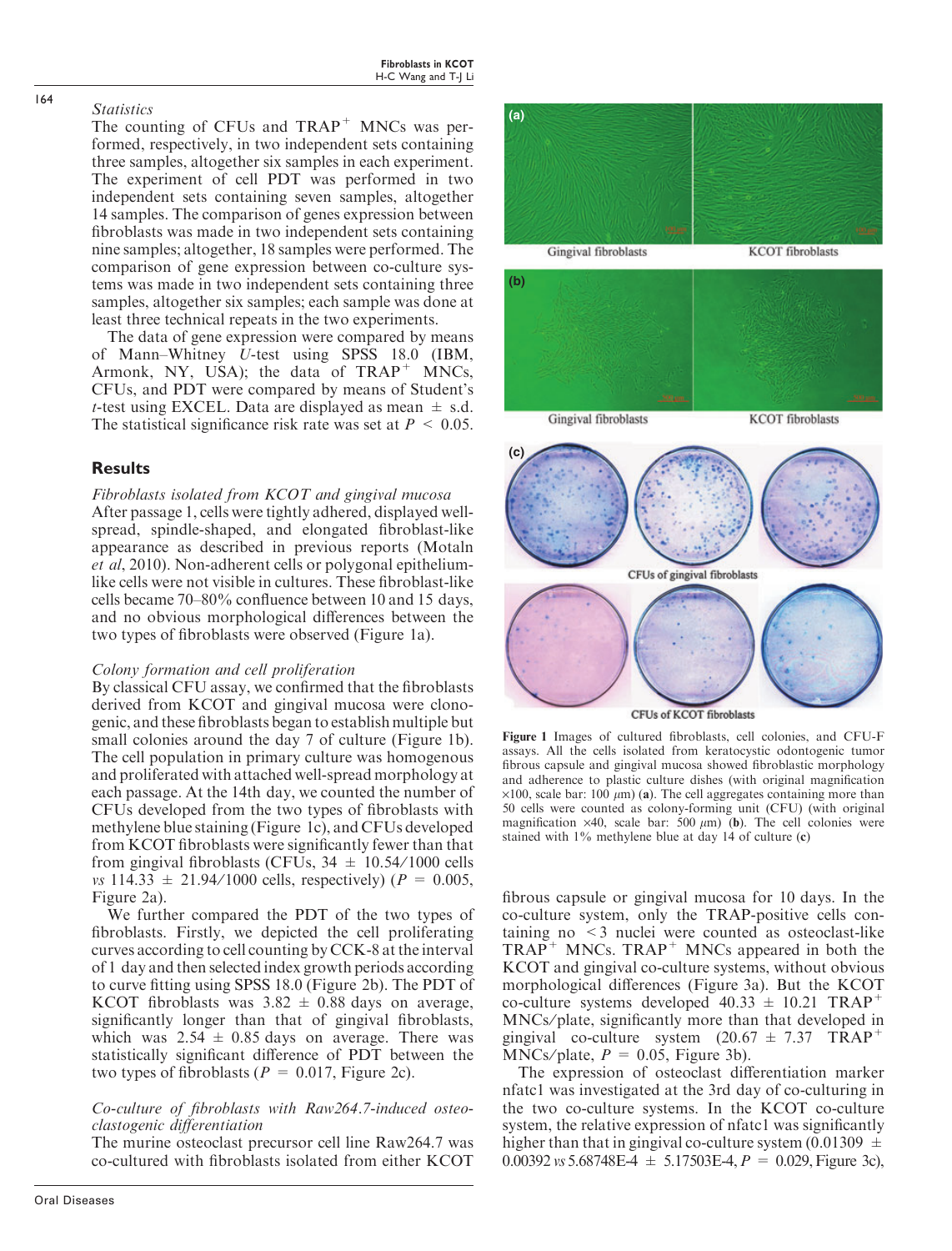

Figure 2 The investigation of colony-forming units (CFUs) and cell population doubling time (PDT). The CFUs were counted in keratocystic odontogenic tumor (KCOT) vs gingival fibroblasts. Significantly fewer CFUs developed from KCOT fibroblasts were detected (a). Growth curves of the KCOT and gingival fibroblasts were depicted (b). The PDT of KCOT fibroblasts was significantly longer than that of gingival fibroblasts (c). (\* $P < 0.05$ ; \*\* $P < 0.01$ )

which was consistent with the results of  $TRAP<sup>+</sup>$  MNCs counting.

Co-culture of KCOT fibroblasts with Raw264.7 and the expression changes in genes related to osteoclastogenesis Before the fibroblasts co-cultured with Raw264.7, the levels of IL-6, COX-2, and M-CSF mRNA in KCOT fibroblasts were significantly lower than that in gingival fibroblasts ( $P = 0.001$ ,  $P = 0.019$  and  $P = 0.003$ ), but the difference of the VEGF mRNA level between the



Figure 3 Effect of fibroblasts on osteoclastic differentiation of Raw264.7 cells. keratocystic odontogenic tumor (KCOT) or gingival fibroblasts were co-cultured with Raw264.7 cells for 10 days. Cells were stained with tartrate-resistant acid phosphatase (TRAP) (with original magnification  $\times 200$ , scale bar: 50  $\mu$ m) (a). At the 10th day of co-culturing, TRAP + MNCs were investigated in KCOT vs gingival co-culture systems. More TRAP + MNCs were detected in KCOT co-culture system (b). At the 3rd day of co-culturing, a significant higher expression of nfatc1 mRNA was detected in KCOT co-culture system (c).  $({^*}P < 0.05; {^*}P < 0.01)$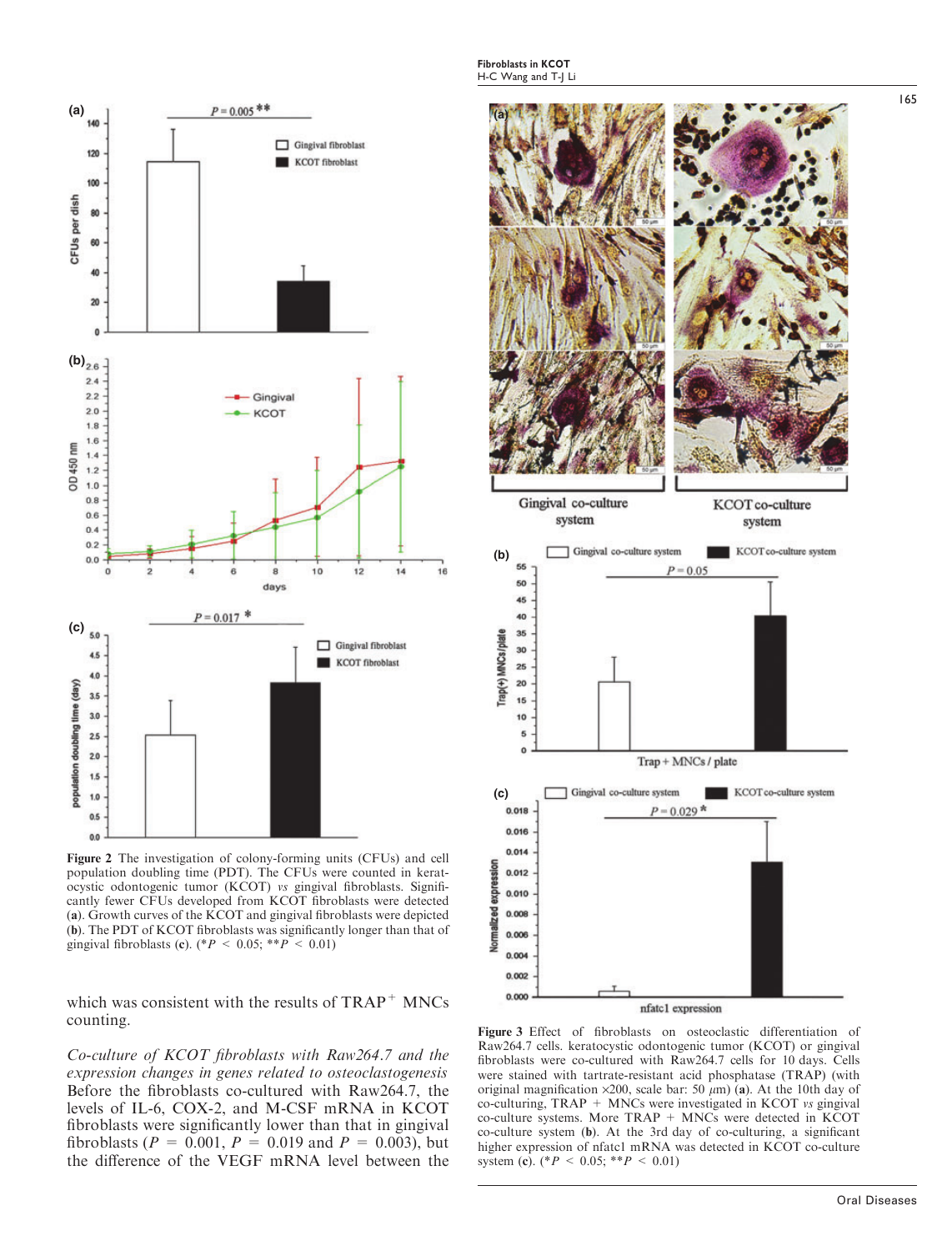

Figure 4 The expression changes in genes related to osteoclastogenesis in the co-culture systems. Before co-culturing with Raw264.7, the genes related to osteoclastogenesis were investigated in keratocystic odontogenic tumor (KCOT) vs gingival fibroblasts. The significantly lower IL6, COX-2, and M-CSF mRNA expression in KCOT fibroblasts were detected, while the difference of VEGF mRNA expression was not statistically significant (a). After co-culturing with Raw264.7 for 5 days, the same genes were investigated in KCOT vs gingival coculture system. The significantly higher COX-2, VEGF, and M-CSF expressions, as well as the lower IL6 mRNA expression in KCOT co-culture system, were detected (b). The folds of the expression changes in these genes were calculated in KCOT vs gingival systems. The significantly greater expression increase in COX-2 and VEGF mRNA in KCOT system was detected, while the difference of the folds of decreased M-CSF and increased IL-6 mRNA was not statistically significant (c). (\*: $P < 0.05$ ; \*\* $P < 0.01$ )

166

Table 2 The normalized expression of genes in fibroblasts before co-culturing

| $n = 9$     | <b>KCOT</b> fibroblasts   | Gingival fibroblasts  | P         |
|-------------|---------------------------|-----------------------|-----------|
| $IL-6$      | $0.02784 \pm 0.02187$     | $0.07566 \pm 0.02235$ | $**0.001$ |
| <b>VEGF</b> | $0.00342 \pm 0.00296$     | $0.00457 \pm 0.00242$ | 0.2       |
| $COX-2$     | $0.000951769 \pm 0.00194$ | $0.00819 \pm 0.01283$ | $*0.019$  |
| M-CSF       | $0.00226 \pm 0.00207$     | $0.0068 \pm 0.0032$   | $**0.003$ |

KCOT, keratocystic odontogenic tumor.

Fibroblasts in KCOT

Including the fibroblasts used in co-culture systems later.  $*P < 0.05; **P < 0.01$ .

Table 3 The normalized expression of genes in co-culture systems

|             | $n = 3$ KCOT co-culture system Gingival co-culture system |                       | P            |
|-------------|-----------------------------------------------------------|-----------------------|--------------|
| IL 6        | $0.13048 \pm 0.06691$                                     | $0.23152 \pm 0.06149$ | $** < 0.001$ |
| COX2        | $0.08384 \pm 0.08978$                                     | $0.03394 \pm 0.03773$ | $*$ 0.004    |
| <b>VEGF</b> | $0.14988 \pm 0.11146$                                     | $0.02534 \pm 0.00877$ | $** < 0.001$ |
| M-CSF       | $0.00045 \pm 0.00018$                                     | $0.00011 \pm 0.00008$ | $*0.039$     |

KCOT, keratocystic odontogenic tumor.  $*P < 0.05; **P < 0.01.$ 

two types of fibroblasts was not statistically significant  $(P = 0.2)$ . (Figure 4a, Table 2).

After being co-cultured with Raw264.7 for 5 days, the expression of IL6 mRNA in KCOT co-culture system was still significantly lower than that in gingival co-culture system  $(P < 0.001)$ , but the expression of COX-2, VEGF, and M-CSF mRNA in KCOT co-culture system was significantly higher than that in gingival co-culture system ( $P = 0.004$ ,  $P < 0.001$  and  $P = 0.039$  (Figure 4b, Table 3).

Overall, the expression of IL-6, COX-2, and VEGF mRNA increased in the co-culture systems, but the expression of M-CSF mRNA decreased after co-culture. The ratio of gene expression in co-culture system to that in fibroblasts before co-culturing was calculated, representing the folds or extent of the changes in genes expression in the co-culture system. In the KCOT co-culture system, the folds of the increase in COX-2 and VEGF mRNA expression were  $19.25561 \pm 7.72742$ and  $26.07758 \pm 15.38089$ , respectively, and they were significantly higher than that in gingival co-culture  $(0.5417 \pm 0.16973 \text{ and } 3.07398 \pm 1.32369)$  ( $P < 0.001$ ). The folds of the changes in IL6 mRNA and M-CSF mRNA expression between the KCOT and gingival coculture systems were not significantly different  $(P = 0.256$  and  $P = 0.237)$  (Figure 4c).

## **Discussion**

In this study, we cultured fibroblasts from KCOT fibrous capsule and gingival mucosa; both types of cells displayed spindle-shaped fibroblast-like appearance as described in previous studies (Motaln et al, 2010) (Figure 1a). By contrary to the consistent higher level of proliferative activity in the KCOT epithelia, KCOT fibroblasts showed lower colony-forming rate and longer PDT in comparison with gingival fibroblasts  $(P < 0.05,$  Figure 2). The counting of CFUs represents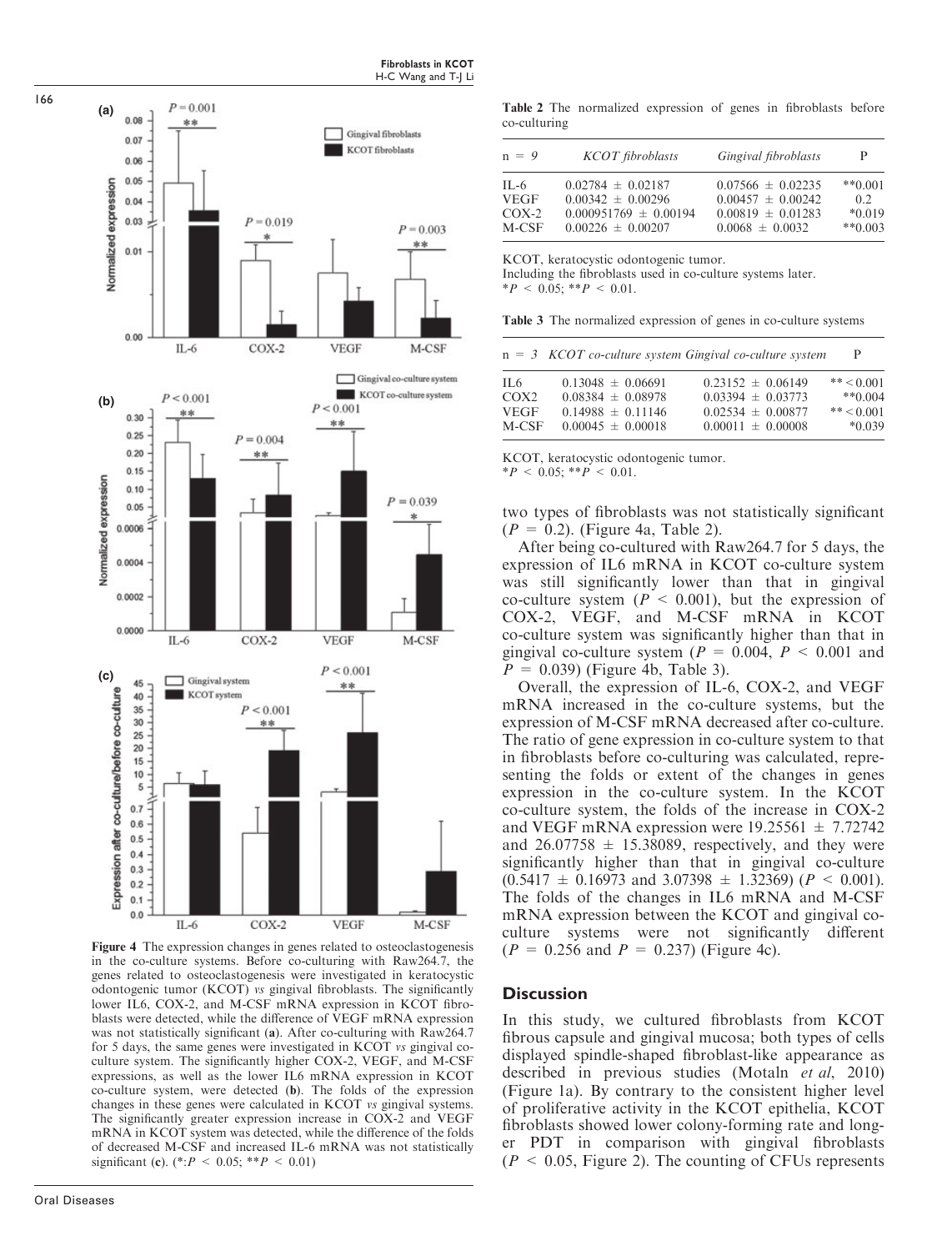the amount of MSCs, which have the capacity of self-renewal and multiple differentiation potential (Motaln et al, 2010). The relatively fewer MSCs within KCOT fibroblasts could explain the longer PDT and contribute to the fact that the fibrous capsules of KCOT are usually thin (Li, 2011). The lower level of proliferative capacity of KCOT fibroblasts is in sharp contrast to the consistent higher level of cell proliferation detected in its overlying epithelial cells (Li et al, 1994, 1995). The unique role of fibroblasts within the KCOT fibrous capsule as a special type of TAFs is yet to be explored by experiment involving co-culture of fibroblasts and epithelial cells, which is currently undertaken in our laboratory.

Recent studies have demonstrated that fibroblasts from various tissues participate in osteoclastogenesis. In rheumarthritis, cell–cell contact between fibroblasts and monocyte precursor was required for osteoclast formation (Sabokbar et al, 2005); conditioned medium from normal gingival and skin fibroblasts also contribute to osteoclasts formation (Costa-Rodrigues and Fernandes, 2011). In this study, we co-cultured osteoclast precursor Raw264.7 with fibroblasts from KCOT fibrous capsule and gingival mucosa. A significantly higher number of osteoclast-like cells were observed in KCOT co-culture system than in gingival co-culture system. This was also confirmed by the higher expression of osteoclast differentiation marker nfatc1 in the KCOT co-culture system. It is thus interesting to suggest that KCOT fibroblasts may be involved in the bone resorption process through interacting with precursor cells of osteoclasts and enhance the osteoclastogenesis.

To explore the mechanism of the effects of KCOT fibroblasts on osteoclastogenesis, we compare the mRNA levels of IL-6, VEGF, COX-2, and M-CSF of the two types of fibroblasts in two different culture systems. We found that the levels of IL6, COX-2, and VEGF mRNA were increased when co-cultured with Raw264.7 cells, but that of M-CSF was decreased. In the KCOT co-culture systems, the increase in COX-2 and VEGF expression was significantly greater than that in gingival co-culture system; therefore, although the COX-2 and VEGF mRNA were lower in KCOT fibroblasts than in gingival fibroblasts before co-culturing, both became higher in KCOT co-culture systems. It has been reported that the upregulation of COX-2 in KCOT fibroblasts could enhance  $PGE<sub>2</sub>$  secretion (Ogata et al, 2007), which promotes osteoclast formation and increases its activity (Liu et al, 2005). VEGF functions as M-CSF, and recombinant human VEGF could induce osteoclastogenesis of both Raw264.7 and human monocyte precursor (Aldridge et al, 2005). It is therefore interesting to speculate that increased COX-2 and VEGF in KCOT fibroblasts may play a part in the increased osteoclastogenesis of Raw264.7 in the co-culture system.

The higher expression of COX-2 and VEGF in the KCOT co-culture system perhaps could be attributed to cell–cell interaction. Previous studies demonstrated that cell–cell contact between fibroblasts and osteoclast precursor is important in osteoclastogenesis (Sabokbar Fibroblasts in KCOT H-C Wang and T-J Li

et al, 2005); when periodontal ligament fibroblasts contacted with osteoclast precursor directly, M-CSF and TNF-a mRNA are enhanced in the co-culture system, while the indirect co-culture system did not alter the expression of these genes related to osteoclastogenesis and developed fewer osteoclast-like cells (Bloemen et al, 2010); in fact, conditioned media from periodontal ligament fibroblasts inhibited the differentiation of osteoclast precursor into TRAP-positive cells (Kanzaki et al, 2001). It is likely that there were similar cell–cell interactions between KCOT fibroblasts and Raw264.7 in the present study, and such interaction may be responsible for the increased osteoclastogenic effects of KCOT fibroblasts, possibly by increasing COX-2 and VEGF expression. Unlike the previous report on periodontal ligament fibroblasts, however, M-CSF expression was decreased when KCOT fibroblasts were co-cultured with Raw264.7, suggesting that different mechanisms underlying cell–cell interactions may exist in the fibrous capsule of KCOT.

In this study, we compared the *in vitro* growth characteristics of KCOT and gingival fibroblasts. KCOT fibroblasts showed a lower proliferative activity than gingival fibroblasts, which is in keeping with the fact that the fibrous capsule of KCOT is usually thin and acellular. Higher osteoclastogenic ability was detected in KCOT fibroblasts co-cultured with Raw264.7, suggesting that the cell–cell interaction in the co-culture system, possibly by increasing COX-2 and VEGF expression, could enhance osteoclastogenic effects of KCOT fibroblasts.

### Acknowledgement

This work was partly supported by the Research Grants from National Nature Science Foundation of China (81030018, 30572048, 30872900).

# Conflict of interest statement

None declared.

### Author contribution

The first author Hai-cheng Wang has mainly contribute to study design, literature studies, experimental studies, data acquisition and analysis, manuscript preparation and editing etc. The corresponding author Tie-jun Li has mainly contribute to guarantee the integrity of the study, study design, define the intellectual content, manuscript editing and review etc.

### References

- Aldridge SE, Lennard TWJ, Williams JR, Birch MA (2005). Vascular endothelial growth factor acts as an osteolytic factor in breast cancer metastases to bone. Br J Cancer 92: 1531–1537.
- Bloemen V, Schoenmaker T, De Vries TJ, Everts V (2010). Direct cell-cell contact between periodontal ligament fibroblasts and osteoclast precursors synergistically increases the expression of genes related to osteoclastogenesis. J Cell Physiol 222: 565–573.